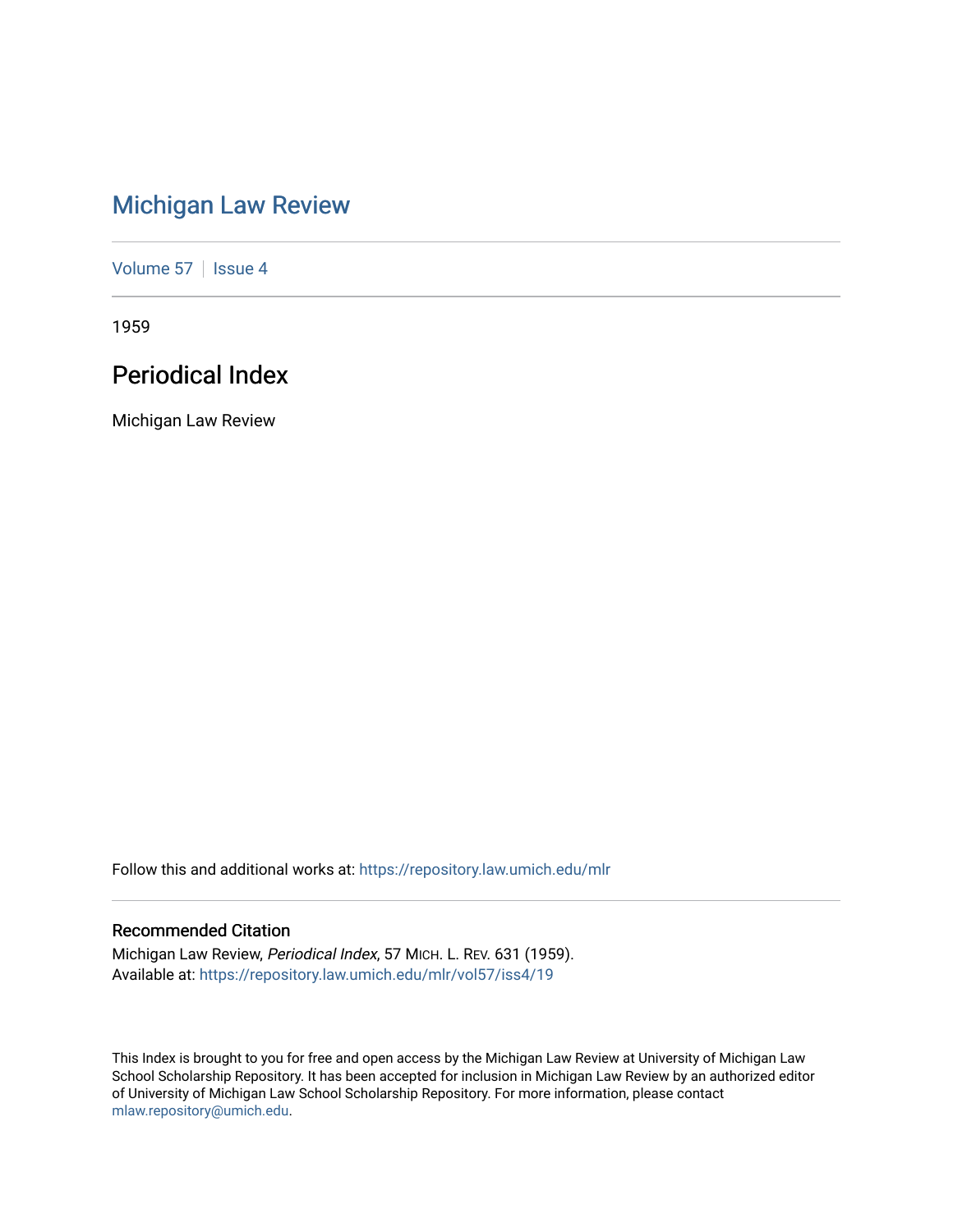# PERIODICAL INDEX

This index includes *articles, comments* and some of the longer *notes* which have appeared in leading law reviews since the publication of the last issue of this *Review.*  (a) indicates a leading article.

ACCOUNTING

See *Corporations.* 

ADMINISTRATIVE LAW

See also *Corporations.* 

Are tying agreements illegal per se under the federal antitrust laws? 27 Univ. Cin. L. Rev. 425-432 (Fall).

Dissolution and modification of federal decrees on grounds of change of attitude. 25 Univ. Chi. L. Rev. 659-666 (Summer).

The Ashbacker rule and the CAB: cumbersome procedure v. public interest. 44 Va. L. Rev. 1147-1165 (Nov.).

ADVERTISING

Outdoor advertising control along the interstate highway system. 46 Calif. L. Rev. 796-827 (Dec.).

**AGENCY** 

See *Corporations.* 

ANTITRusr LAW

See also *Price-Fixing.* 

Antitrust immunity in the communications industries. 44 Va. L. Rev. 1131-1146 (Nov.).

Landowners' third-party damage suits under the Sherman act. (a) David Westfall. 72 Harv. L. Rev. 305-316 (Dec.).

ATOMIC ENERGY

See *Torts.* 

BANKS AND BANKING

More on "discounts" under New York's banking law: antiquarian research inspired by contemporary legislation. (a) Joseph W. Bishop, Jr. 68 Yale L. J. 269-291 (Dec.).

# BILLS AND NOTES

Damages for breach of irrevocable commercial letters of credit: the common law and the uniform commercial code. 25 Univ. Chi. L. Rev. 667-674 (Summer).

When is a check paid? (a) Charles Bunn. 43 Minn. L. Rev. 289-303 (Dec.).

**BROKERS** 

Recovery on oral real estate brokers' contracts. 31 So. Cal. L. Rev. 425-431 (July).

BUILDING AUTHORITIES

See *Constitutional Law.* 

**CENSORSHIP** 

See *Constitutional Law.* 

CHATrEL MORTGAGES

See *Uniform Commercial Code*  CIVIL AERONAUTICS BOARD

See *Administrative Law.* 

CIVIL LIBERTIES

See *Constitutional Law.* 

# CIVIL PROCEDURE

A comparative analysis of procedural third-party practice. 43 Minn. L. Rev. 115- 125 (Nov.).

#### COMMUNISM:

The rise and fall of the radical right. 44 Va. L. Rev. 1291-1300 (Dec.).

CONFLICT OF LAWS

See also *Constitutional Law, Evidence.* 

Election of Illinois law by a non-resident decedent: section 89b of the Illinois probate act. 53 N.W. Univ. L. Rev. 496-509 (Sept.- Oct.).

On the displacement of the law of the forum. (a) Brainerd Currie. 58 Col. L. Rev. 964-1028 (Nov.).

# CoNsrITUTIONAL LAW

See also *Criminal Law and Procedure, Communism, Evidence, Federalism, Jurisdiction, Legislation, Sales.* 

Courts-martial and the bill of rights: the original practice: II. (a) Frederick Bernays Weiner. [Part I appeared in 72 Harv. L. Rev. 1-49 (Nov.).] 72 Harv. L. Rev. 266-304 (Dec.).

Evading debt limitations with public building authorities: the costly subversion of state constitutions. (a) **G.** Robert Morris, Jr. 68 Yale L. J. 234-268 (Dec.).

Passport denial as a security measure. 43 Minn. L. Rev. 126-137 (Nov.).

Presidential disability: the need for a constitutional amendment. (a) Herbert Brownell, Jr. 68 Yale L. J. 189-211 (Dec.).

Should the supreme court be "curbed"? a presentation of civil liberties decisions in the 1957-58 term. (a) Daniel H. Pollitt. 37 N.C. L. Rev. 17-57 (Dec.).

The constitutionality of official censorship of motion pictures. (a) Melville B. Nimmer. 25 Univ. Chi. L. Rev. 625-657 (Summer).

The Erie doctrine and the constitution. (a) Alfred Hill. 53 **N.W.** Univ. L. Rev. 427-456 (Sept.-Oct.).

Tools, stumbling blocks, and stepping stones: civil liberties in the 1957 term of the supreme court. (a) Robert G. Mc-Closkey. 44 Va. L. Rev. 1029-1055 (Nov.). **CONTRACTS** 

See also *Brokers.* 

An apology for consideration. (a) Edwin W. Patterson. 58 Col. L. Rev. 929-963 (Nov.).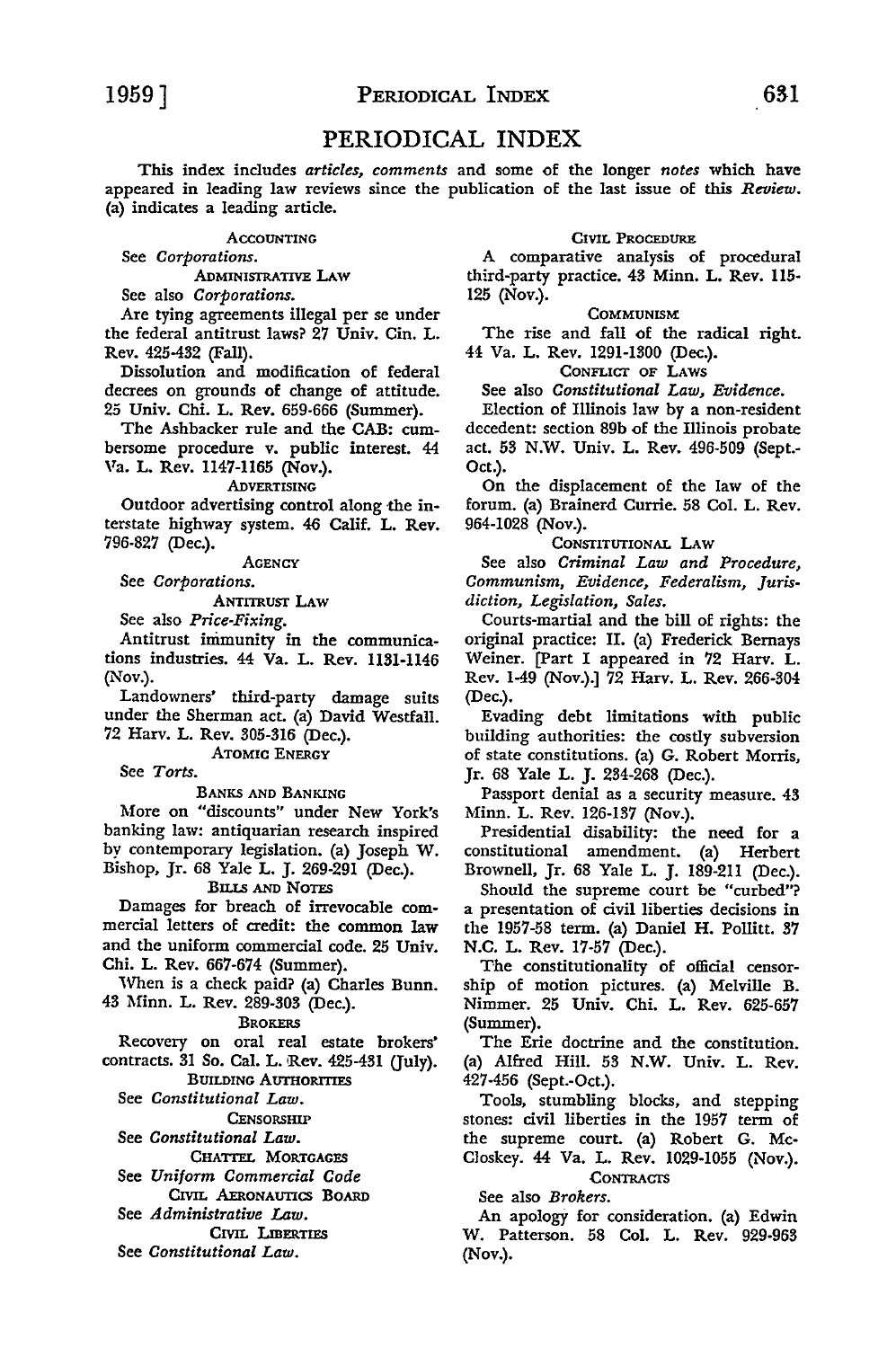# **COPYRIGHTS**

Citizens who publish abroad: a study in the pathology of American copyright law. Irving Younger. 44 Com. L. Q. 215-231 (Winter).

## **CORPORATIONS**

See also *Taxation.* 

Adequate risk capital: the consideration for the benefits of separate incorporation. (a) Maurice J. Dix. 53 N.W. Univ. L. Rev. 478-494 (Sept.-Oct.).

Dividends of combined corporations: some problems under accounting research bulletin no. 48. 72 Harv. L. Rev. 494-502 (Jan.).

Incorporating the farm business: I. 43 Minn. L. Rev. 305-326 (Dec.).

Protection for shareholder interests in recapitalizations of publicly held corporations. 58 Col. L. Rev. 1030-1068 (Nov.).

The corporate officer and the law of agency. (a) Frederick G. Kempin, Jr. 44 Va. L. Rev. 1273-1289 (Dec.).

CREDITORS' RIGHTS

Creditors' rights in future interests. (a) Edward C. Halbach, Jr. 43 Minn. L. Rev. 217-250 (Dec.).

CRIMINAL LAW AND PROCEDURE

See also *Mercy-Killing, Sentencing.* 

Criminal jurisdiction of the Kentucky courts: a tentative codification. (a) Roy Moreland. 47 Ky. L. J. 7-16 (Fall).

Double jeopardy: a problem under dual sovereignty. 53 **N.W.** Univ. **L. Rev.** 521- 528 (Sept.-Oct.).

Releasing criminal defendants acquitted and committed because of insanity: the need for balanced administration. 68 Yale L. J. 293-307 (Dec.).

The original criminal jurisdiction of courts in Kentucky. 47 Ky. L. J. 104-116 (Fall).

The use of state-compelled, self-incriminating testimony in federal court. 68 Yale L. J. 322-334 (Dec.).

DIVIDENDS

See *Corporations, Taxation.* 

**EVIDENCE** 

See also *Criminal Law and Procedure.* 

Proof of the law of foreign countries: appellate review and subsequent litigation. 72 Harv. L. Rev. 318-328 (Dec.).

The use of posed photographs of movable objects or persons at the time of an accident: a proposed change. 47 Ky. L. J. 117-124 (Fall).

"The wiretapping· entanglement: how to strengthen law enforcement and preserve privacy. (a) Peter Megargee Brown and Richard S. Peer. 44 Com. L. Q. 175-185 (Winter).

#### EXPORTS

The export control act of 1949: extraterritorial enforcement. (a) Paul H. Silver-· stone. 107 Univ. Pa. L. Rev. 331-362 (Jan.).

FARMS See *Corporations.* 

FEDERAL COMMUNICATIONS Acr

See also *Antitrust* Law.

The impact of federal regulation on political ,broadcasting: section 315 of the communications act. (a) Jack H. Friedenthal and Richard J. Medalie. 72 Harv. L. Rev. 445-493 (Jan.).

# FEDERAL TRADE COMMISSION

Competitors' lawful prices and lawful competition. 43 Minn. L. Rev. 327-339 (Dec.).

The Moog-Niehoff decision-the FTC and enforcement for enforcement's sake. 53 N.W. Univ. L. Rev. 510-520 (Sept.-Oct.).

# FEDERALISM

See also *Criminal Law and Procedure*, *Workmen's Compensation.* 

The impact of federal subsidies on state functions. (a) James R. Richardson. 47 Ky. L. J. 47-62 (Fall).

FIDUCIARIES SECURITY TRANSFERS

Security transfers by fiduciaries. (a) Robert Braucher. 43 Minn. L. Rev. 193-216 (Dec.).

## FOREIGN Am

Aid without tears: opportunism in foreign development policy. (a) J. P. Morray. 46 Calif. L. Rev. 665-698 (Dec.).

FUTURE INTERESTS

See also *Creditors' Rights.* 

Contingent remainders and executory interests: a requiem for the distinction. (a) J. J. Dukeminier, Jr. 43 Minn. L. Rev. 13- 55 (Nov.).

GAMBLING

See *Taxation.* 

GOVERNMENT CONTRACTS

See also *Taxation.* 

Public contract procedures in Ohio. (a) Boris Auerbach. 27 Univ. Cin. L. Rev. 341- 371 (Fall).

# HUSBAND AND WIFE

See *Torts.* 

IDEAS, LEGAL PROTECTION OF

Further remarks on compensation for ideas in California. (a) Benjamin Kaplan. 46 Calif. L. Rev. 699-714 (Dec.).

INTERNATIONAL LAW

See *Sales.*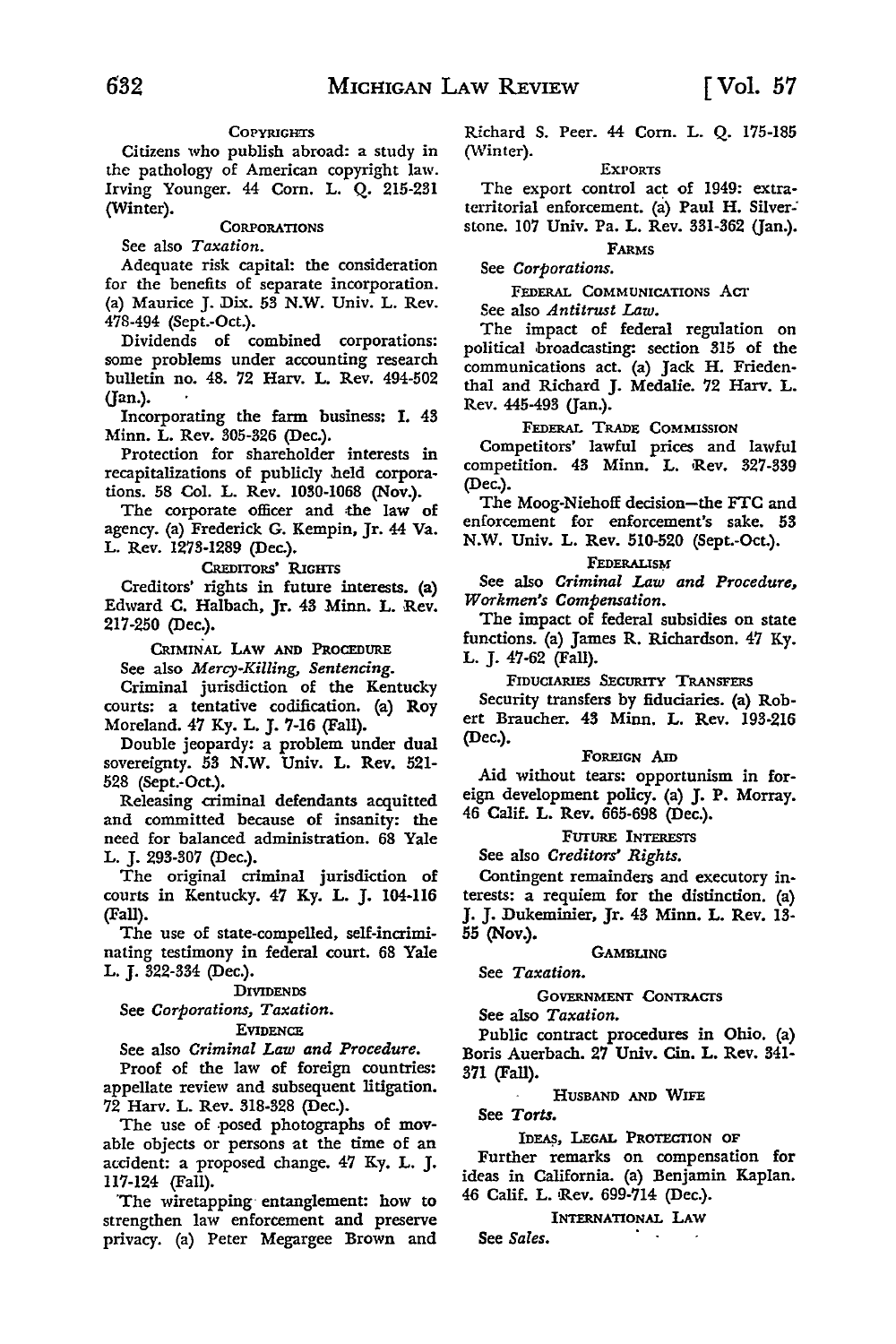#### **JUDGMENTS**

See *Evidence.* 

#### JUDICIAL REVIEW

America and Europe-decline and emergence of judicial review. (a) Gottfried Dietze. 44 Va. L. Rev. 1233-1272 (Dec.).

#### **JURISDICTION**

See also *Criminal Law and Procedure, Patents, Torts.* 

Bases of jurisdiction of California courts to render judgments against foreign corporations and non-resident individuals. (a) Harold W. Horowitz. 31 So. Cal. L. Rev. 339-389 (July).

The supreme court, the due process clause and the in personam jurisdiction of state courts: from *Pennoyer* to *Denckla-a*  review. (a) Philip B. Kurland. 25 Univ. Chi. L. Rev. 569-624 (Summer).

#### **JURISPRUDENCE**

Some myth about positivism. (a) W. L. Morison. 68 Yale L. J. 212-233 (Dec.).

JURY TRIAL

See *Torts.* 

LABOR I.Aw

See also *Torts.* 

Accommodation of the Norris-LaGuardia act to other federal statutes. 72 Harv. L. Rev. 354-371 (Dec.).

Exhaustion of remedies and wrongful discharge under the railway labor act. 25 Univ. Chi. L. Rev. 686-695 (Summer).

Labor decisions of the supreme court at the October term, 1957. (a) Archibald Cox. 44 Va. L. Rev. 1057-1092 (Nov.).

The constitution and government of the AFL-CIO. (a) John Hutchinson. 46 Calif. L. Rev. 739-781 (Dec.).

## LEGAL ETHICS

A critical analysis of rules against solicitation ,by lawyers. 25 Univ. Chi. **L. Rev.**  674-685 (Summer).

#### LEGAL HISTORY

A fresh glimpse of Brandeis. (a) Samuel J. Konefsky. 44 Va. L. Rev. 1093-1097 (Nov.).

M. C. Sloss and the California supreme court. (a) Frank H. Sloss. 46 Calif. L. Rev. 715-738 (Dec.).

LEGAL PHILOSOPHY

#### See *Supreme Court.*

#### **LEGISLATION**

See also *Corporations, Criminal Law and Procedure, Government Contracts, Jurisdiction.* 

Effect of changes in legislation incorporated by reference. (a) Edward R. Hayes. 43 Minn. L. Rev. 89-114 (Nov.).

# MERCY-KILLING

"Mercy-killing" legislation-a rejoinder. (a) Glanvilie Williams. 43 Minn. L. Rev. 1-12 (Nov.).

#### MICHIGAN SUPREME COURT

The Michigan supreme court-an analysis of recent decisions. 57 Mich. L. Rev. 390- 402 (Jan.).

MILITARY LAW

See also *Constitutional Law.* 

Negligent homicide in military law. (a) Joe H. Munster, Jr. and Murl A. Larkin. 46 Calif. L. Rev. 782-794 (Dec.).

MUNICIPAL CORPORATIONS

See *Waters and Watercourses.* 

PASSPORTS

See *Constitutional Law.* 

### PATENTS

The enforcement of rights against patent infringers. 72 Harv. L. Rev. 328-354 (Dec.).

# PRACTICE OF LAW

Interstate and international practice of law. 31 So. Cal. L. Rev. 416-424 (July).

#### PRICE-FIXING

Is price-fixing per se reasonable? A Discussion. (a) Arva! Morris. 47 Ky. L. J. 63-83 (Fall).

#### PRIVACY, RIGHT OF

The right of privacy in news photographs. 44 Va. L. Rev. 1303-1317 (Dec.).

### PROBATE LAW

See *Conflict of Laws.* 

#### RAILROADS

See also *Labor Law.* 

Railroad abandonments: the competitive ideal. (a) Jacob Weissman. 43 Minn. L. Rev. 251-273 (Dec.).

Railroad service discontinuances. (a) Michael Conant. 43 Minn. L. Rev. 275-287 (Dec.).

# ROBINSON-PATMAN ACT

See *Federal Trade Commission.* 

#### SALES

A uniform law for international sales. (a) John Honnold. 107 Univ. Pa. L. Rev. 299-330 (Jan.).

#### SENTENCING

Sentencing. A Symposium. Articles by Melvin G. Shimm, Henry M. Hart, Jr., Ralph Brancale, Sheldon Glueck, Norman S. Hayner, Lloyd E. Ohlin and Frank J. Remington, H. Warren Dunham, Paul W. Tappan, Will C. Turnbladh, and Hermann Mannheim. 23 Law and Contem. Prob. 399- 582 (Summer).

#### SHIPPING

Supreme court finding of statutory restriction on use of dual-rate contract sys